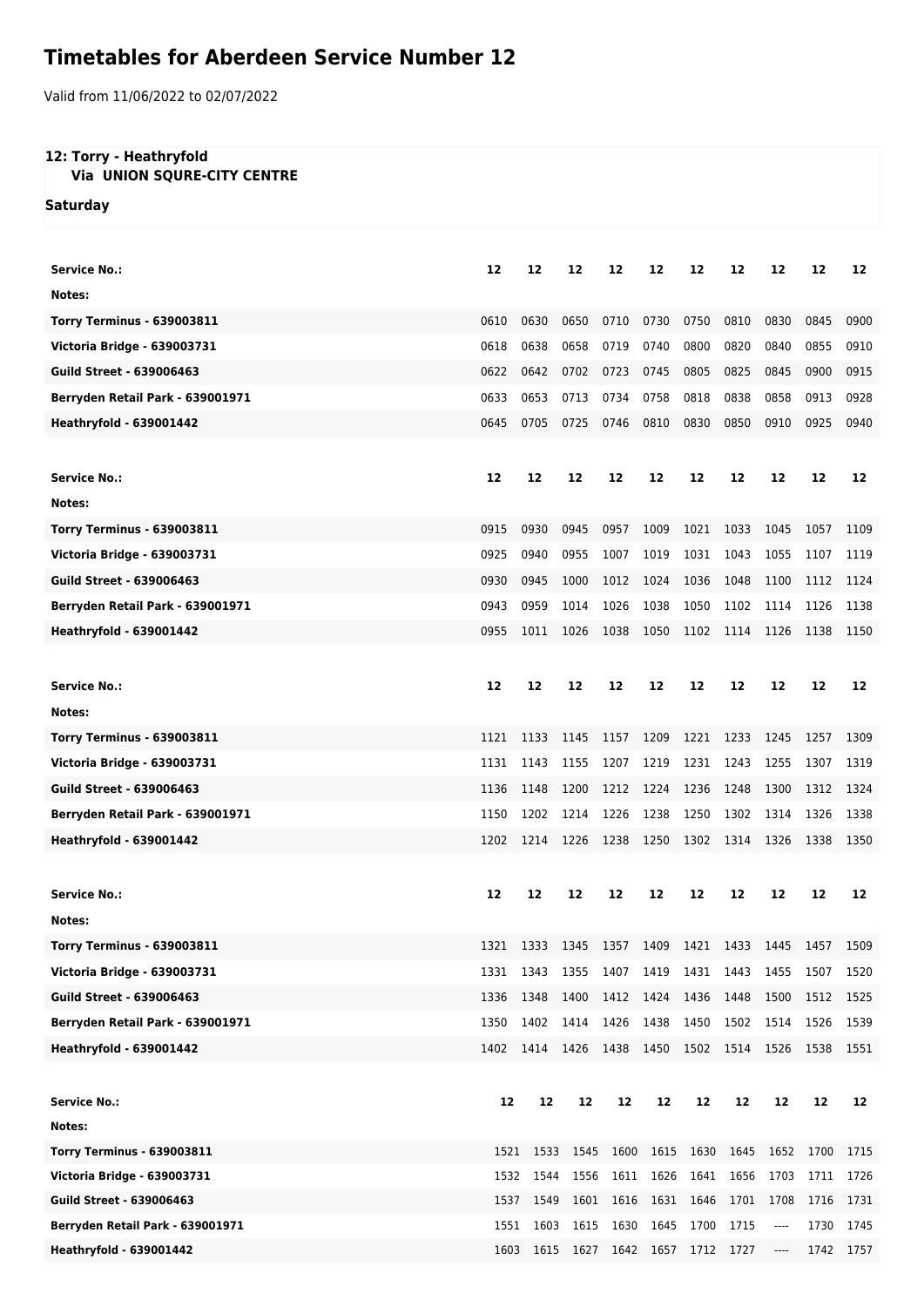| <b>Service No.:</b>               |            |            |            | 12                                                                   | 12   | 12         | 12         | 12                                           | 12   | 12    | 12                                                                                                                                                                                                                 | 12   | 12                                                   |
|-----------------------------------|------------|------------|------------|----------------------------------------------------------------------|------|------------|------------|----------------------------------------------|------|-------|--------------------------------------------------------------------------------------------------------------------------------------------------------------------------------------------------------------------|------|------------------------------------------------------|
| Notes:                            |            |            |            |                                                                      |      |            |            |                                              |      |       |                                                                                                                                                                                                                    |      |                                                      |
| <b>Torry Terminus - 639003811</b> |            |            |            | 1730                                                                 | 1745 | 1800       | 1810       | 1820                                         | 1840 | 1900  | 1910                                                                                                                                                                                                               | 1920 | 1940                                                 |
| Victoria Bridge - 639003731       |            |            |            | 1741                                                                 | 1755 | 1810       | 1820       | 1830                                         | 1849 | 1909  | 1919                                                                                                                                                                                                               | 1929 | 1949                                                 |
| <b>Guild Street - 639006463</b>   |            |            |            | 1746                                                                 | 1800 | 1815       | 1825       | 1835                                         | 1854 | 1914  | 1924                                                                                                                                                                                                               | 1934 | 1954                                                 |
| Berryden Retail Park - 639001971  |            |            |            | 1759                                                                 | 1813 | 1827       | ----       | 1847                                         | 1905 | 1925  | ----                                                                                                                                                                                                               | 1945 | 2005                                                 |
| <b>Heathryfold - 639001442</b>    |            |            |            | 1811                                                                 | 1825 | 1839       | ----       | 1859                                         | 1916 | 1936  | $\hspace{0.015cm} \hspace{0.02cm} \hspace{0.02cm} \hspace{0.02cm} \hspace{0.02cm} \hspace{0.02cm} \hspace{0.02cm} \hspace{0.02cm} \hspace{0.02cm} \hspace{0.02cm} \hspace{0.02cm} \hspace{0.02cm} \hspace{0.02cm}$ | 1956 | 2016                                                 |
|                                   |            |            |            |                                                                      |      |            |            |                                              |      |       |                                                                                                                                                                                                                    |      |                                                      |
| <b>Service No.:</b>               |            | 12         | 12         |                                                                      | 12   | 12         |            | 12                                           |      | 12    | 12                                                                                                                                                                                                                 |      | 12                                                   |
| Notes:                            |            |            |            |                                                                      |      |            |            |                                              |      |       |                                                                                                                                                                                                                    |      |                                                      |
| <b>Torry Terminus - 639003811</b> |            | 2000       | 2026       | 2056                                                                 |      | 2126       |            | 2156                                         | 2226 |       | 2256                                                                                                                                                                                                               |      | 2326                                                 |
| Victoria Bridge - 639003731       |            | 2009       | 2034       | 2104                                                                 |      | 2134       |            | 2204                                         |      | 2234  | 2304                                                                                                                                                                                                               |      | 2334                                                 |
| <b>Guild Street - 639006463</b>   |            | 2013       | 2037       |                                                                      | 2107 | 2137       |            | 2207                                         |      | 2237  | 2307                                                                                                                                                                                                               |      | 2337                                                 |
| Berryden Retail Park - 639001971  |            | 2023       | 2047       | 2117                                                                 |      | 2147       |            | 2217                                         | 2247 |       | 2317                                                                                                                                                                                                               |      | 2347                                                 |
| <b>Heathryfold - 639001442</b>    |            | 2034       | 2058       |                                                                      | 2128 | 2158       |            | 2228                                         |      | 2258  | 2328                                                                                                                                                                                                               |      | 2358                                                 |
|                                   |            |            |            |                                                                      |      |            |            |                                              |      |       |                                                                                                                                                                                                                    |      |                                                      |
| 12: Heathryfold - Torry           |            |            |            |                                                                      |      |            |            |                                              |      |       |                                                                                                                                                                                                                    |      |                                                      |
| Via BERRYDEN-UNION SQUARE         |            |            |            |                                                                      |      |            |            |                                              |      |       |                                                                                                                                                                                                                    |      |                                                      |
| Saturday                          |            |            |            |                                                                      |      |            |            |                                              |      |       |                                                                                                                                                                                                                    |      |                                                      |
|                                   |            |            |            |                                                                      |      |            |            |                                              |      |       |                                                                                                                                                                                                                    |      |                                                      |
|                                   |            |            |            |                                                                      |      |            |            |                                              |      |       |                                                                                                                                                                                                                    |      |                                                      |
| <b>Service No.:</b>               | 12         | 12         | 12         | 12                                                                   |      | 12         | 12         | 12                                           |      | 12    | 12                                                                                                                                                                                                                 |      | 12                                                   |
| Notes:                            |            |            |            |                                                                      |      |            |            |                                              |      |       |                                                                                                                                                                                                                    |      |                                                      |
| <b>Heathryfold - 639001442</b>    | 0456       | 0530       | 0552       | 0617                                                                 |      | 0637       | 0701       | 0721                                         |      | 0741  | 0801                                                                                                                                                                                                               |      | 0821                                                 |
| <b>Belmont Road - 639001992</b>   | 0508       | 0542       | 0604       | 0629                                                                 |      | 0649       | 0716       | 0736                                         |      | 0756  | 0816                                                                                                                                                                                                               |      | 0836                                                 |
| <b>Bridge Street - 639006393</b>  | ----       | $---$      | ----       | ----                                                                 |      | ----       | $---$      | $\hspace{1.5cm} \textbf{---} \hspace{1.5cm}$ |      | $---$ | ----                                                                                                                                                                                                               |      | ----                                                 |
| <b>Guild Street - 639006461</b>   | 0516       | 0551       | 0613       | 0638                                                                 |      | 0658       | 0727       | 0747                                         |      | 0807  | 0827                                                                                                                                                                                                               |      | 0847                                                 |
| <b>Torry Terminus - 639003811</b> | ----       | 0559       | 0621       | 0646                                                                 |      | 0706       | 0738       | 0758                                         |      | 0818  | 0838                                                                                                                                                                                                               |      | 0858                                                 |
|                                   |            |            |            |                                                                      |      |            |            |                                              |      |       |                                                                                                                                                                                                                    |      |                                                      |
| <b>Service No.:</b>               | 12         | ${\bf 12}$ | ${\bf 12}$ | 12                                                                   |      | ${\bf 12}$ | ${\bf 12}$ | ${\bf 12}$                                   |      | 12    | 12                                                                                                                                                                                                                 |      | 12                                                   |
| Notes:                            |            |            |            |                                                                      |      |            |            |                                              |      |       |                                                                                                                                                                                                                    |      |                                                      |
| <b>Heathryfold - 639001442</b>    | 0841       | 0901       | 0921       | 0936                                                                 |      | 0954       | 1006       | 1018                                         |      | 1030  | 1042                                                                                                                                                                                                               |      | 1054                                                 |
| <b>Belmont Road - 639001992</b>   | 0856       | 0915       | 0935       | 0950                                                                 |      | 1008       | 1020       | 1032                                         |      | 1044  | 1056                                                                                                                                                                                                               |      | 1108                                                 |
| <b>Bridge Street - 639006393</b>  | ----       | ----       | ----       | $\hspace{0.05cm}\rule{0.7pt}{0.1ex}\hspace{0.025cm}\hspace{0.025cm}$ |      | ----       | ----       | ----                                         |      | ----  | ----                                                                                                                                                                                                               |      | $\hspace{0.05cm}\rule{0.7pt}{0.1ex}\hspace{0.025cm}$ |
| <b>Guild Street - 639006461</b>   | 0907       | 0925       | 0945       | 1000                                                                 |      | 1018       | 1030       | 1042                                         |      | 1054  | 1106                                                                                                                                                                                                               |      | 1118                                                 |
| <b>Torry Terminus - 639003811</b> | 0918       | 0936       | 0956       | 1011                                                                 |      | 1029       | 1041       | 1053                                         |      | 1105  | 1117                                                                                                                                                                                                               |      | 1129                                                 |
|                                   |            |            |            |                                                                      |      |            |            |                                              |      |       |                                                                                                                                                                                                                    |      |                                                      |
| <b>Service No.:</b>               | ${\bf 12}$ | ${\bf 12}$ | 12         | 12                                                                   |      | 12         | ${\bf 12}$ | ${\bf 12}$                                   |      | 12    | 12                                                                                                                                                                                                                 |      | 12                                                   |
| Notes:                            |            |            |            |                                                                      |      |            |            |                                              |      |       |                                                                                                                                                                                                                    |      |                                                      |
| <b>Heathryfold - 639001442</b>    | 1106       | 1118       | 1130       | 1142                                                                 |      | 1154       | 1206       | 1218                                         |      | 1230  | 1242                                                                                                                                                                                                               |      | 1254                                                 |
| <b>Belmont Road - 639001992</b>   | 1120       | 1132       | 1144       | 1156                                                                 |      | 1208       | 1220       | 1232                                         |      | 1244  | 1256                                                                                                                                                                                                               |      | 1308                                                 |
| <b>Bridge Street - 639006393</b>  | ----       | $\cdots$   | ----       | ----                                                                 |      | ----       | ----       | ----                                         |      | ----  | ----                                                                                                                                                                                                               |      | ----                                                 |
| <b>Guild Street - 639006461</b>   | 1130       | 1142       | 1154       | 1206                                                                 |      | 1218       | 1230       | 1242                                         |      | 1254  | 1306                                                                                                                                                                                                               |      | 1319                                                 |
| <b>Torry Terminus - 639003811</b> | 1141       | 1153       | 1205       | 1217                                                                 |      | 1229       | 1241       | 1253                                         |      | 1305  | 1317                                                                                                                                                                                                               |      | 1330                                                 |